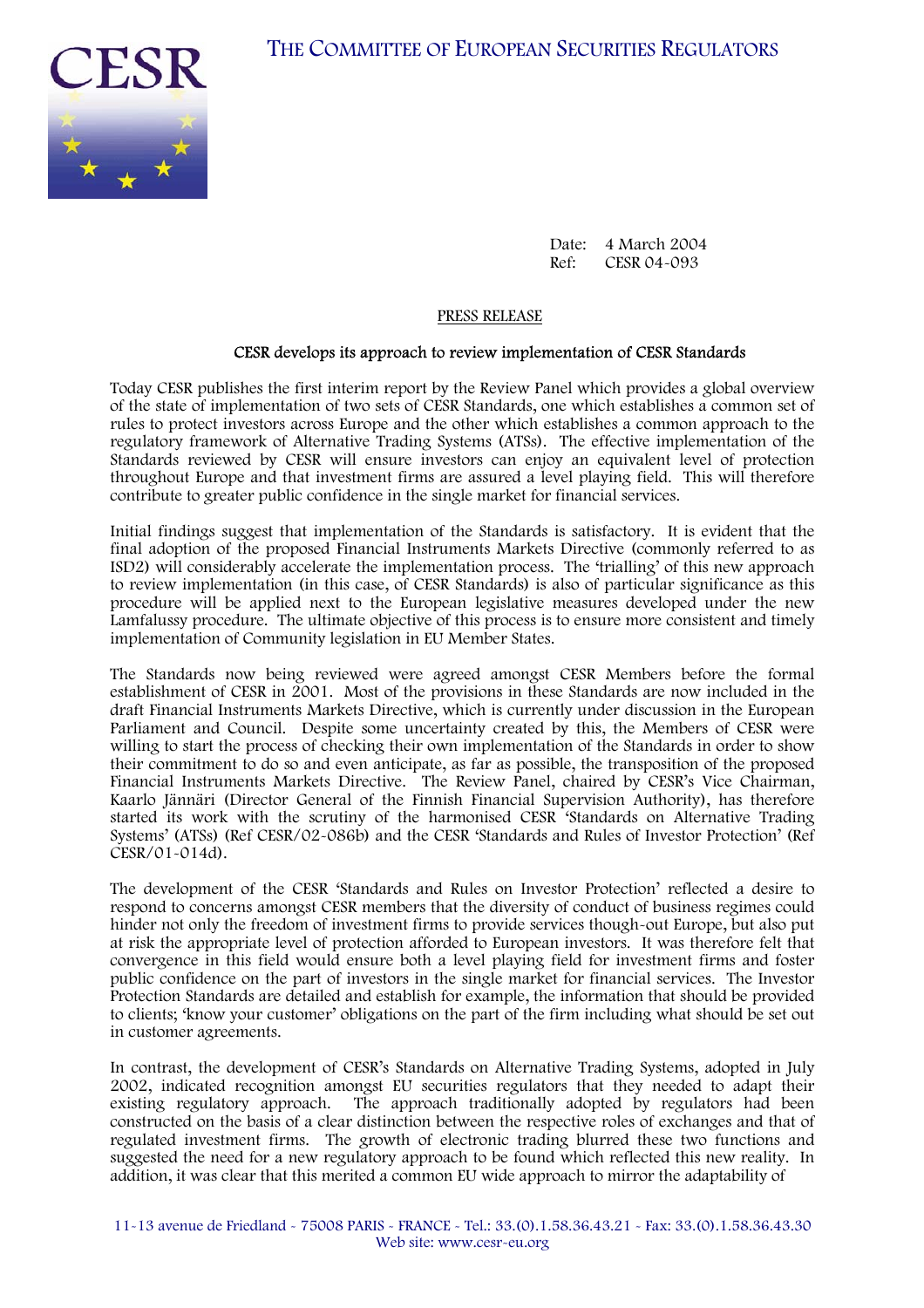

these trading systems to function on a cross-border basis. The implementation of an EU wide approach has proven significant in that it established a regulatory approach to handling of conflicts of interest and best execution, the management of risks raised by ATSs in relation to overall market integrity (such as transparency and fragmentation) and the risks to the regulatory objective of reducing systemic risk (through systems and settlement). A list of the new ATSs approved by regulators, following the adoption of the Standards, has also been published today (see Ref/CESR 03- 497b).

The report reflects CESR's intention to start giving substance to a key part of its mission, commonly described as 'Level 3' work. 'Level 3' work was foreseen by the Lamfalussy Report and explicitly provided for in the European Council Resolution of March 2001, which states that CESR "[…] should also play an important role in the transposition process (level 3) by […] carrying out peer reviews and promoting best practice, so as to ensure more consistent and timely implementation of Community legislation in the Member States".

### Process and next steps:

The content of the correspondence tables and the synthesis tables for each Member State and Accession country is based on the responses by the respective member, therefore, content and accuracy are strictly the responsibility of each CESR Member. The Review Panel and the CESR Secretariat in this first stage considered the compliance with the methodology agreed amongst members and the consistency of all responses in this respect, without going into the detailed substance of the responses and without conducting at this juncture a cross-review of all responses.

The next step in the process of monitoring the status of implementation will involve a collective peer review by the Review Panel, which could be targeted on a list of prioritised areas (within both sets of Standards) as identified by the Panel and on which CESR welcomes views from all interested parties. This second step is likely to be completed in 2004.

CESR therefore welcomes views from all interested parties on which aspects of these Standards should be considered in more detail by April 30<sup>th</sup> 2004. Responses can be directly submitted to CESR through our new web site under the section 'consultations'. Please see 'ongoing consultations' and click on the button entitled 'to respond' which will provide you with a response form for completion and will enable you to attach a file or files for electronic submission. Files in PDF format are preferred.

All the relevant documents can be found on the new website under 'Review Panel'.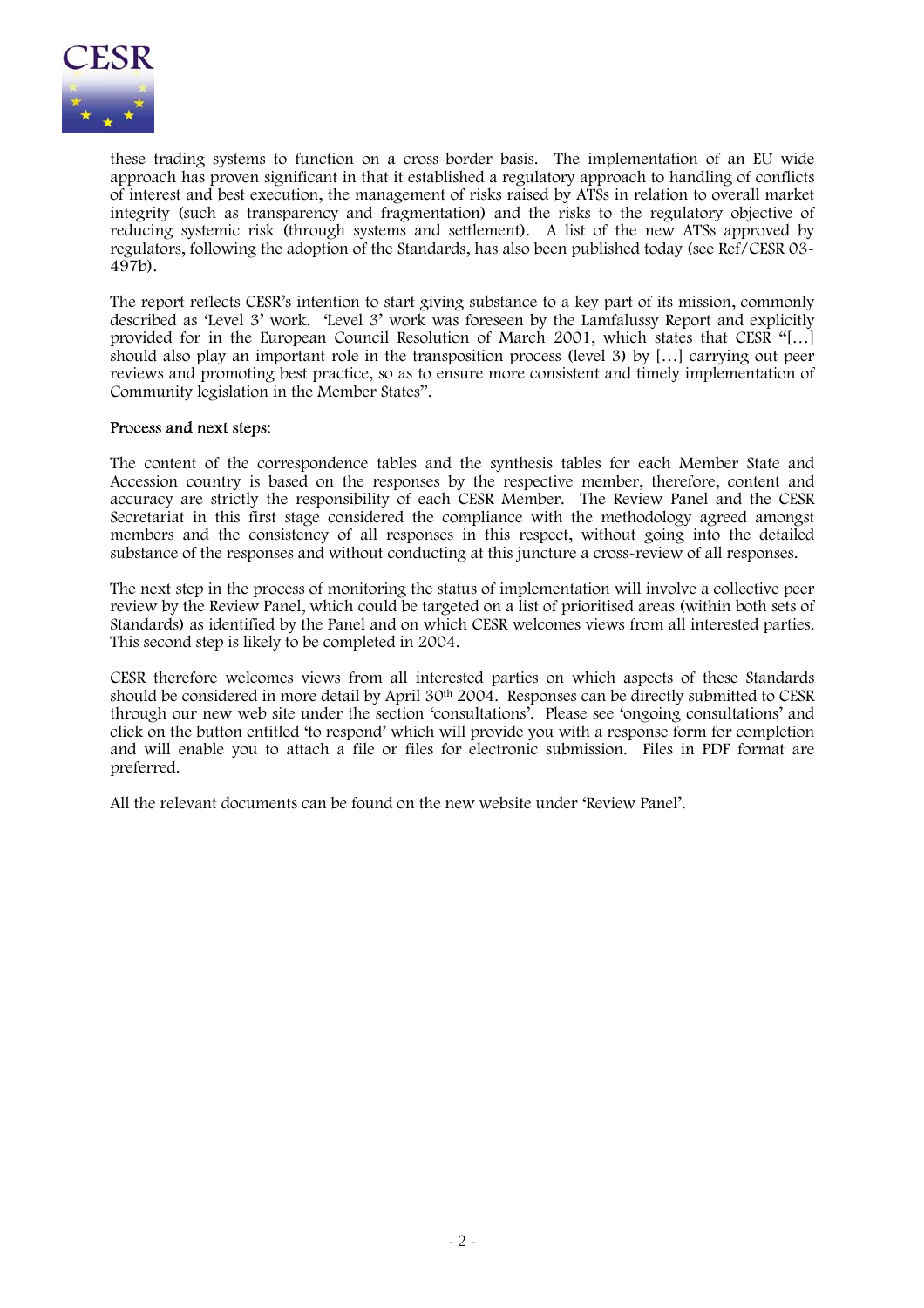

# **Notes for Editors:**

1. The work that CERS intends to carry out forms part of the four level approach to European legislation for financial services. The four level approach was proposed in the report by the working group chaired by Baron Lamfalussy (available on the CESR website as described in para. 5). The approach can be summarised very briefly as follows: Level one measures set out the high level objectives that the legislation must achieve. Level two measures set out some of the technical requirements necessary to achieve these objectives. Level three measures are intended to ensure common and uniform implementation by the use (amongst others) of common interpretative guidance and Standards agreed amongst regulators in CESR. Level four measures relate to the enforcement of the legislation.

Page 6 of the Lamfalussy report illustrates diagrammatically how these four levels of legislation fit together and the procedure to adopt these measures. The Level 3 'strengthened cooperation between regulators to improve implementation' including the conditions for their adoption are described in more detail on page 37 of the report.

- 2. CESR is an independent Committee of European Securities Regulators. The role of the Committee is to:
	- Improve co-ordination among securities regulators;
	- Act as an advisory group to assist the EU Commission, in particular in its preparation of draft implementing measures in the field of securities;
	- Work to ensure more consistent and timely day-to-day implementation of community legislation in the Member States;
	- The Committee was established under the terms of the European Commission's decision of 6 June 2001 (2001/1501/EC). It is one of the two committees envisaged in the Final Report of the group of Wise Men on the regulation of European securities markets, chaired by Baron Alexandre Lamfalussy. The report itself was endorsed by the European Council and the European Parliament. The relevant documents are available on CESR's website.
- 3. Each Member State of the European Union has one member on the Committee. The members are nominated by the Member States and are the Heads of the national public authorities competent in the field of securities. The European Commission has nominated the Director General of the DG Market, as its representative. Furthermore, the securities authorities of Norway and Iceland are also represented at a senior level. The following nine Authorities of the Accession Countries have joined CESR with observer status: the Cyprus Securities and Exchange Commission, the Czech Securities Commission, the Estonian Financial Supervision Authority, the Hungarian Financial Supervisory Authority, the Latvian Financial and Capital Market Commission, the Lithuanian Securities Commission, the Malta Financial Services Authority, the Slovakian Financial Market Authority and the Slovenian Securities Market Agency.
- 4. An overview of the methodology for completing and reviewing the correspondence tables is included as an annex on the report of the Review Panel (CESR Ref 03-414b). However, in summary, the following general principles were applied: Members were asked to indicate who had responsibility for implementing aspects of the Standards or rules if it did not directly fall to the CESR member. A broad interpretation was used to define what an implementing measure may consist of. This included the use of laws and rules by a decree from the responsible Ministry, the regulators rule book; guidelines and circulars by regulators and those of selfregulating associations. Soft law initiatives such as guidelines and circulars for example, would be considered as an intermediate step towards full implementation of the CESR standard or Rule. The level of detail was also taken into account and should be equivalent if the Standards if the standard or rule was to be considered as having been implemented. Any derogations from the full application of an implementing measure or any possibility for issuing a waiver from the requirement were also to be stated explicitly and a rationale for the exemption requested. If a